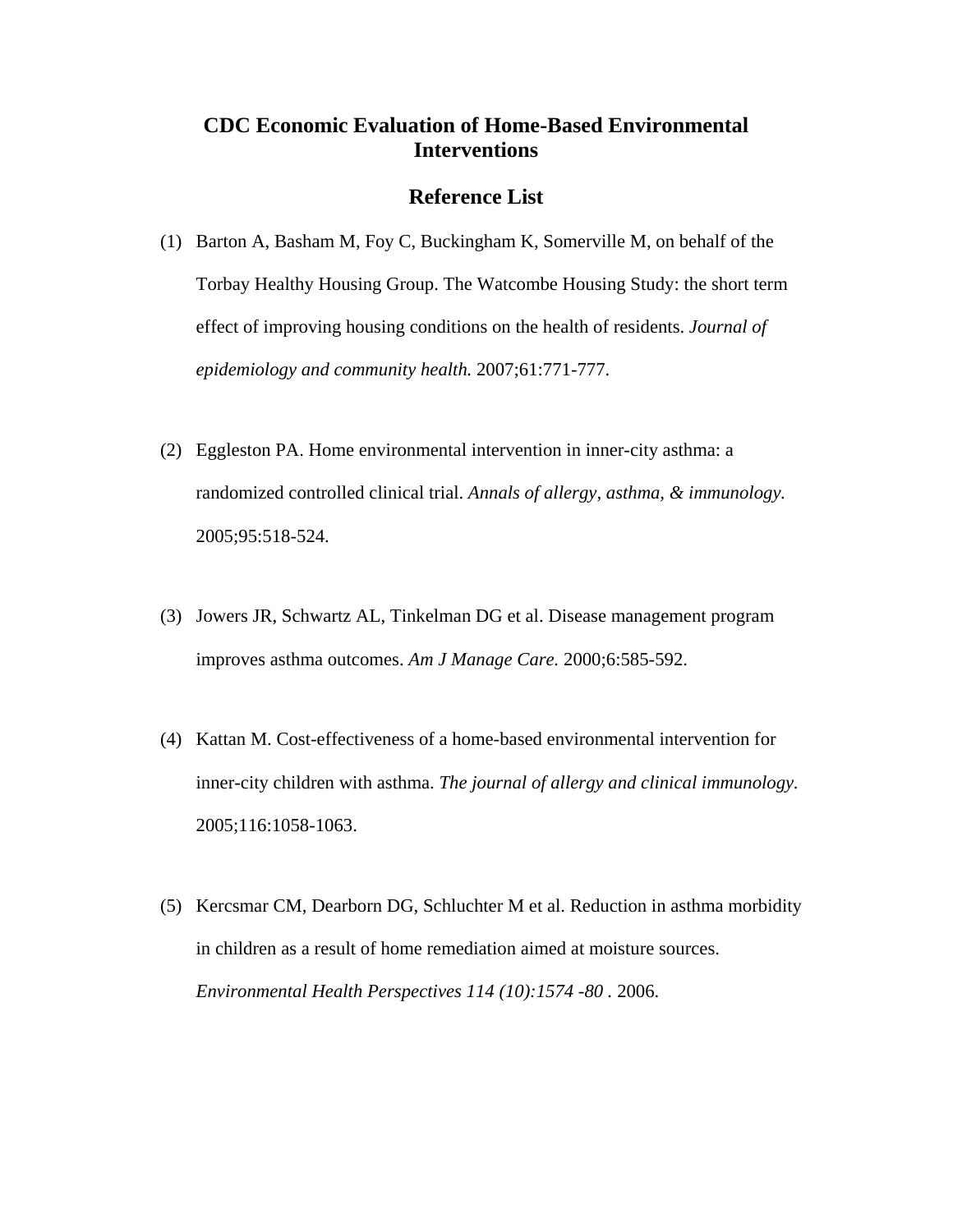- (6) Krieger JW. The Seattle-King County Healthy Homes Project: a randomized, controlled trial of a community health worker intervention to decrease exposure to indoor asthma triggers. *American journal of public health.* 2005;95:652-659.
- (7) Lin S, Gomez MI, Hwang SA, Franko EM, Bobier JK. An Evaluation of the Asthma Intervention of the New York State Healthy Neighborhoods Program. [References]. *Journal of Asthma Vol 41 (5) Aug.* 2004;-595.
- (8) Lozano P, Fishman P, VonKorff M, Hecht J. Health care utilization and cost among children with asthma who were enrolled in a health maintenance organization. *Pediatrics.* 1997;99:757-764.
- (9) Morgan WJ. Results of a home-based environmental intervention among urban children with asthma. *The New England journal of medicine.* 2004;351:1068- 1080.
- (10) Oatman, Laura. Reducing Environmental Triggers of Asthma in Homes of Minnesota Children. not published in journal . 2007. St. Paul, MN, Minnesota Department of Health. Ref Type: Generic
- (11) Primomo J, Johnston S, DiBiase F, Nodolf J, Noren L. Evaluation of a Community-Based Outreach Worker Program for Children With Asthma. [References]. *Public Health Nursing Vol 23(3) May.* 2006;-241.